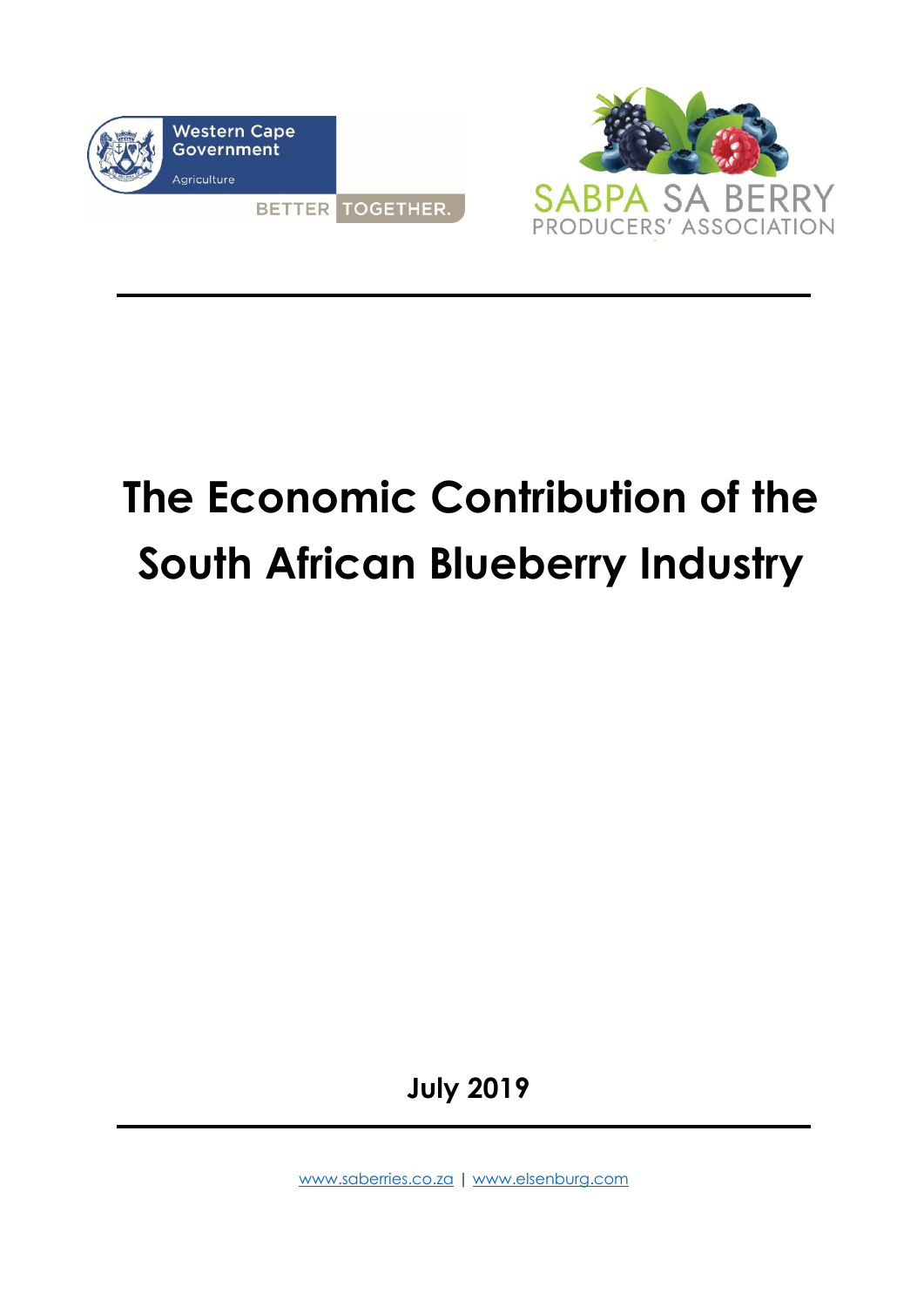This report was compiled by the Division for Macro & Resource Economics of the Western Cape Department of Agriculture in collaboration with the South African Berry Producers' Association (SABPA)

Contributors: Louw Pienaar; Mzwanele Lingani; Philip Swart

# **Table of Content**

# **List of Figures**

| Figure 7: South African blueberry exports to the world in volumes and value 13 |  |
|--------------------------------------------------------------------------------|--|
| Figure 8: South African blueberry export destinations by value 14              |  |
|                                                                                |  |
| Figure 10: Value chain map of the blueberry industry in South African 17       |  |

## <span id="page-1-0"></span>**List of Tables**

| Table 4: Capital investment needed for greenfield investment per hectare 18 |  |
|-----------------------------------------------------------------------------|--|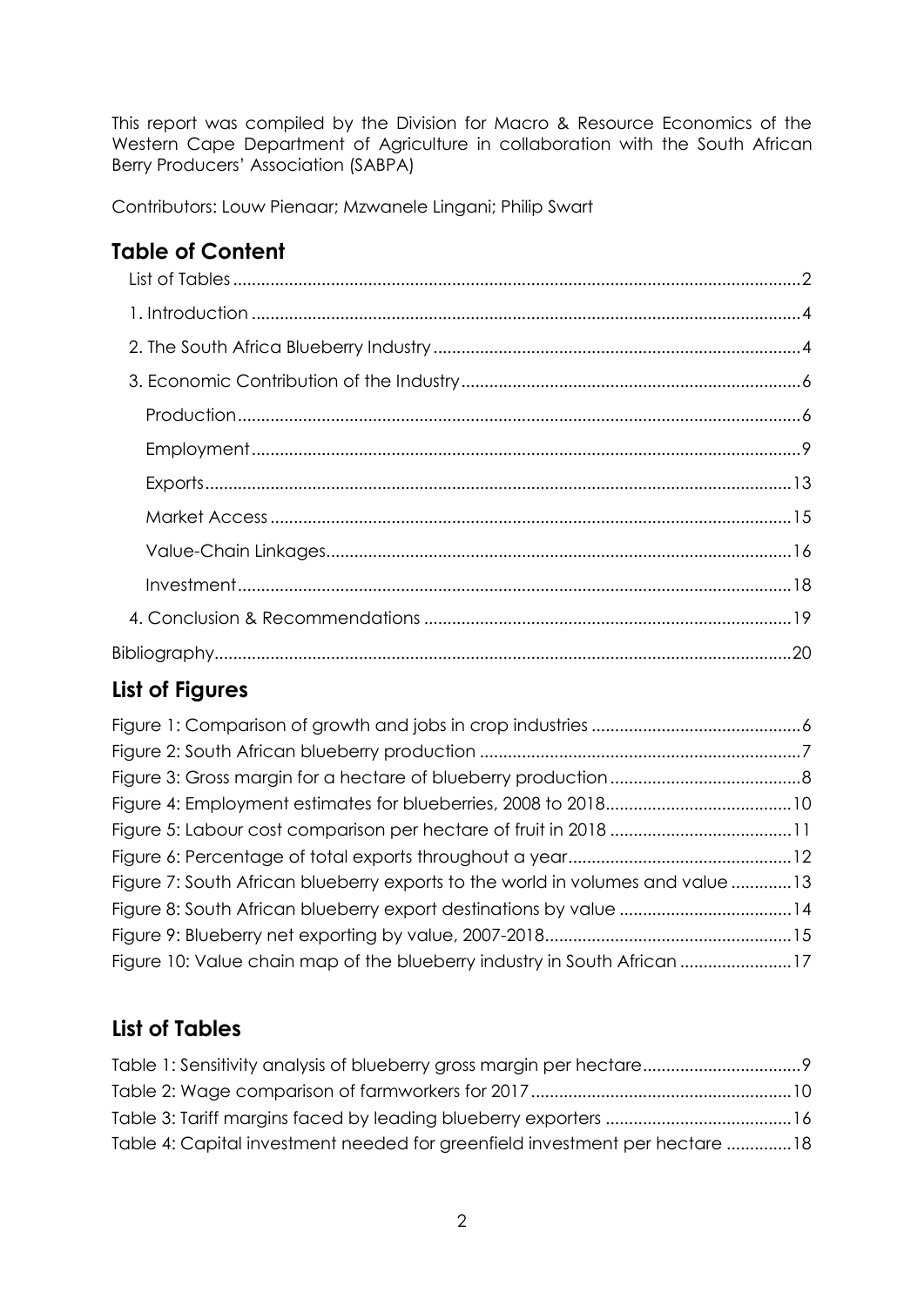### **EXECUTIVE SUMMARY**

The South African blueberry industry is one of the fastest growing horticultural industries in South Africa, both in terms of hectares planted and gross value of production. In line with several policy documents that suggest that high-value, labour-intensive and exported crops should be targeted for growth, this industry is particularly well-positioned to drive inclusive development and has created more than 4 000 jobs in the past five years. In this report, the economic contribution of the blueberry industry was estimated and shows that for every hectare under production, blueberry growers employs an average of 2.64 workers on farms, whilst another 0.22 jobs per hectare is created for those packing the fruits and those supervising or managing teams. In terms of generating export earnings, the industry has managed to grow its export base from 634 tons in 2008 to more than 8 000 tons in 2018. In value terms, this translates into exports to the world growing from R133 million in 2013 to R1.058 billion in 2018; an annual growth rate of 51% in this period.

Blueberries are not only very profitable from an investment point of view, but it also contributes to the economy through its linkages with upstream and downstream industries. In 2018, inputs used by the industry was valued at R570 million, whilst direct investment in newly established orchards in the past year adding another R421 million in the form of direct investment. With an increasing world demand for this "super fruit" which is high in anti-oxidants, the growth of South Africa's berry industry is set to also boost job creation and growth for input sectors.

Since around 70% of all blueberries grown in South Africa get exported, the industry's future growth is dependent on having access to markets, in particular China and South Korea. Despite the limited access to these two markets compared to the industry's major Southern Hemisphere competitors such as Peru and Chile, the South African blueberry industry has managed to diversify its export market basket of countries with increases in the number of destinations over time, whilst a smaller share of the total exports have gone to the United Kingdom, whilst still growing in absolute terms. The findings in this report suggest that the berry industry, and particularly blueberries as the leader, should be prioritised for market access to further extend its economic and socio-economic contribution to the South African economy.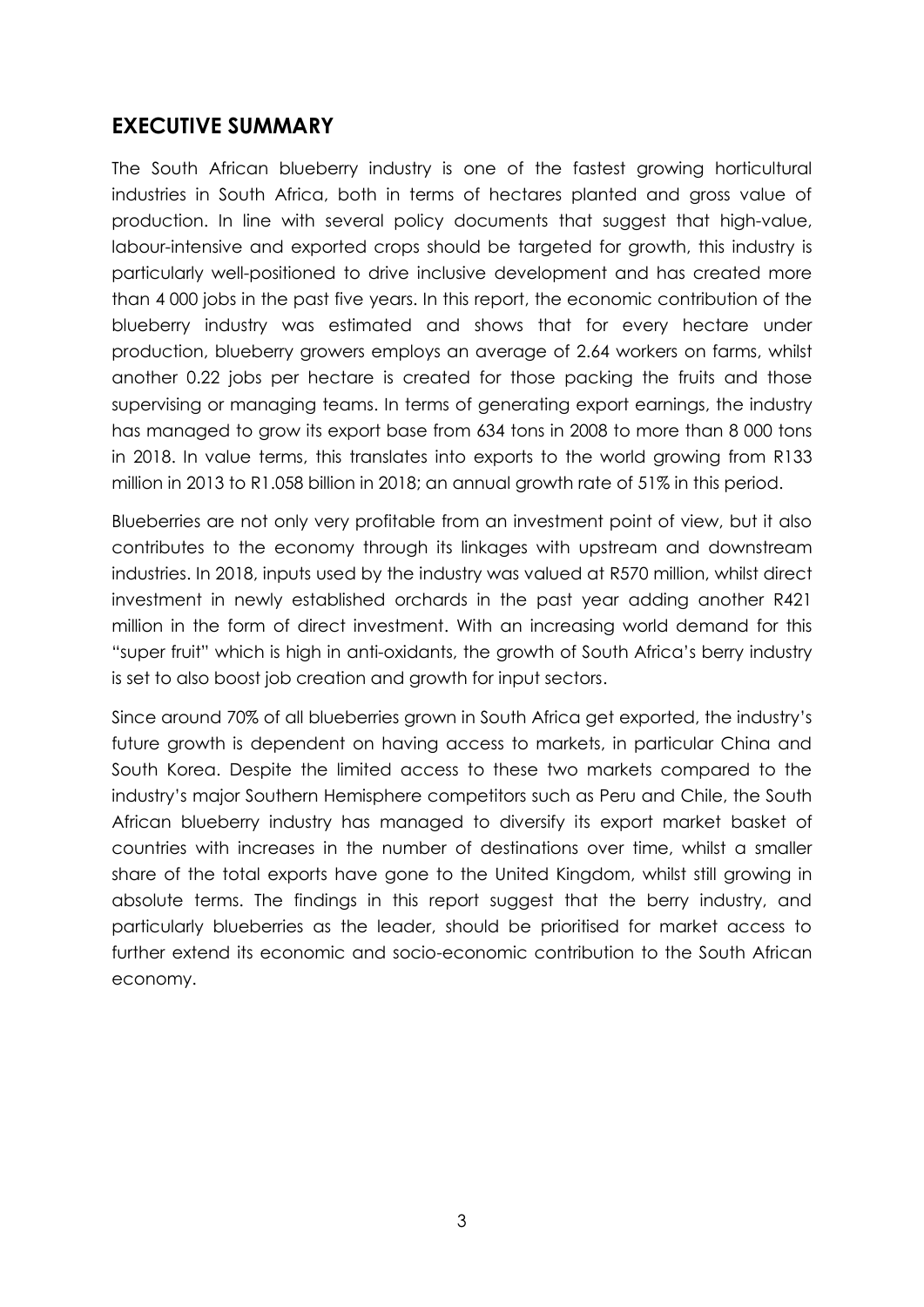## <span id="page-3-0"></span>**1. Introduction**

The South African blueberry industry is one of the fastest growing agricultural industries in the country, creating economic opportunities and jobs. This report sets out to quantify the economic and socio-economic contribution of South Africa's berry industry, with specific emphasis on blueberries. In recent years, various studies have highlighted the opportunities that exist for this industry to expand production, create new jobs and investment, and to increase export revenue in support of the economy (Troskie, 2014; FAS-USDA, 2017; Pienaar, 2018). The National Development Plan (NDP), alongside several other policy plans, has earmarked the agricultural sector to drive development, based on a strategy to expand high-value, labourintensive, export-focussed crops (NGP, 2011; NPC, 2011; IGDP, 2012; APAP, 2015).

Understanding the blueberry industry's potential contribution to this mandate requires a clear and detailed analysis of its overall economic contribution. Current statistics from the National Department of Agriculture's production accounts does not accurately reflect current industry trends, the structure of the industry nor have statistics that characterise this industry and its contribution towards development.

This report then sets out to quantify the overall contribution of the blueberry industry towards South Africa's economy. This is done by analysing the current performance with regards to production, employment, exports, value chain linkages and investment. Once this is assessed, the overall economic impact of the blueberry industry is given to provide agricultural stakeholders, potential investors and policy makers with the necessary information to support future decision making. This comes at a time when the country is in desperate need of economic growth and job creation to stimulate development, especially in rural areas.

The information that follows in this report is based on various sources available from the South African Berry Producers' Association (SABPA), as well as some additional secondary sources. However, the bulk of the analysis provided here is informed by semi-structured interviews conducted between January and March 2019. The research team visited a number of farms to collect detailed accounts of production, employment and marketing, alongside interviews with agribusinesses participating in the market value chain. Finally, some key challenges faced by the industry will also be discussed, of which market access and chemical registrations are at the top of the list. This is followed by some concluding remarks.

## <span id="page-3-1"></span>**2. The South Africa Blueberry Industry**

Within the family of different berries grown in South Africa, blueberry production is the biggest by a significant margin, taking up around 74% of the total area planted under berries. With blueberries being rich in antioxidants and thus marketed as a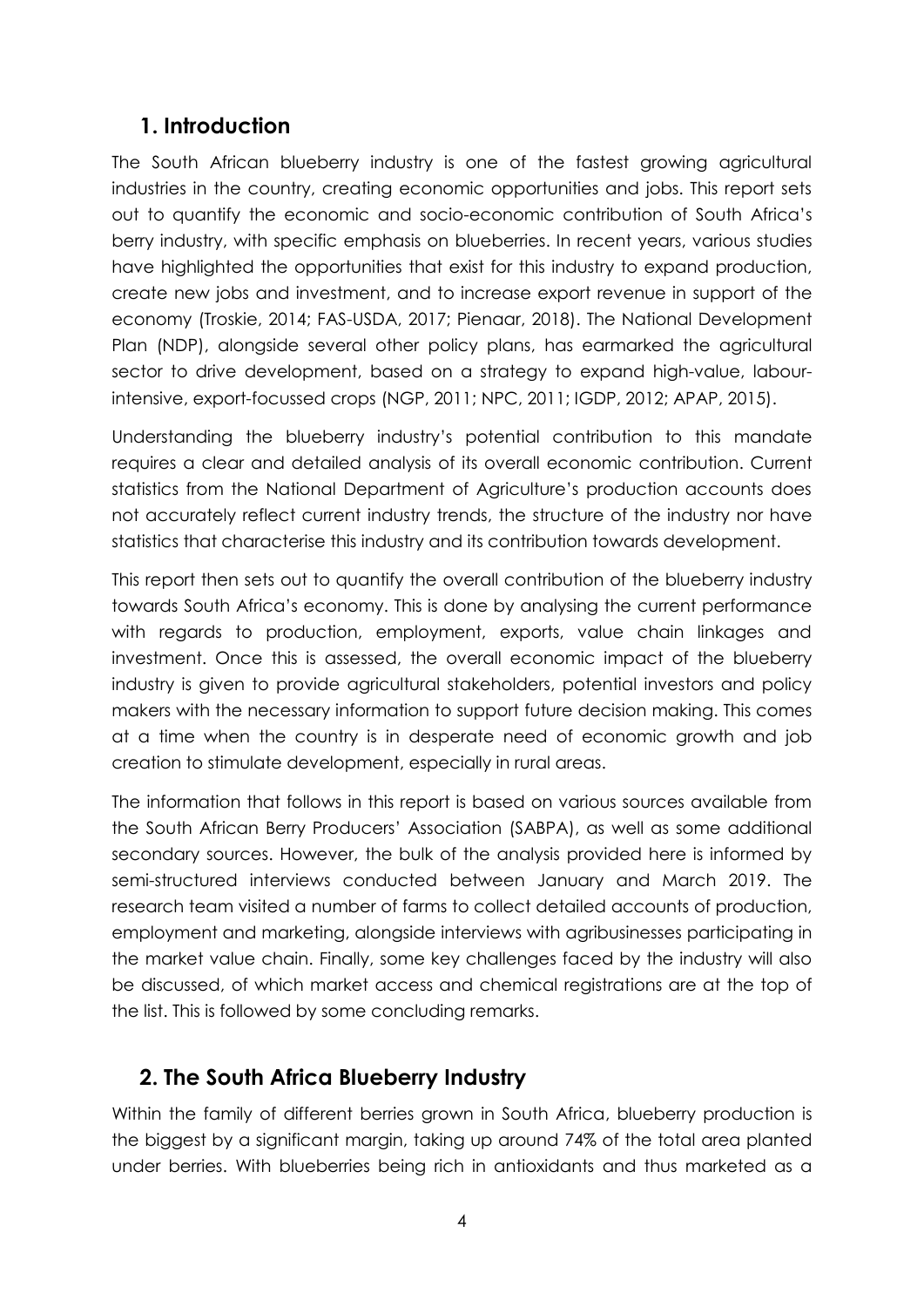"super fruit", these soft-skinned fruits are becoming increasingly popular and world demand in the form of global imports is growing at around 12% per annum since 2013 (ITC, 2019). The health benefits associated with blueberries and its increased use in processed food products such as juices and deserts as well as in the baking industry are driving increased consumption of South African blueberries both local and abroad.

The South African blueberry industry started in Mpumalanga's Lydenburg district during the 1970's, and by 1987 blueberry cultivation reached the Western Cape. The first recorded batch of blueberries exported from South Africa was in 1992 which was valued at R9 780 and shipped to Zambia. By 2001 this value reached R5 million, and in the past year, blueberry exports moved past the one billion Rand mark for the first time (Quantec, 2019). New orchards are still being established across the country, especially in regions where early-season frost damage is unlikely. Profitability in the export driven South African blueberry industry is dependent on early spring harvests, the introduction of new cultivars and expertise are driving productivity and competitiveness.

Blueberry production, measured in Rand value terms, made up around 1.5% of the total value of horticultural production in South Africa in 2018 (DAFF, 2018). Though a relatively small industry, its contribution to economic growth and job creation in the past decade has been unlike any other agricultural industry. To put this in perspective, Figure 1 reveals multiple attributes amongst the leading horticultural crops grown in the country with regards to their relative size in gross value of production (size of the bubble), their five year annual growth in value from 2013 to 2018 (y-axis) and the employment potential in the form of the amount of jobs needed per hectare planted (x-axis).

Starting with employment, each hectare of blueberries planted results in the direct employment of 2.64 fulltime equivalent workers, on average. This is the highest employment intensity amongst the major fruits grown in South Africa. As expected, other industries with high employment potential were table grapes (2.2), flowers (2.1) and cherries (1.9), whilst pome (apples & pears) and stone fruit (apricots, plums, prunes, peaches & nectarines) created 1.1 jobs per hectare planted. At the lower end of the spectrum, crops such as nuts, sub-tropical fruit and citrus have employment multipliers of around 0.5. Wine grapes had the lowest employment multiplier, only adding 0.4 jobs per hectare since around 58% of all these grapes are mechanically harvested (Vinpro, 2019).

In terms of economic growth, the blueberry industry has significantly outperformed other fruit industries by growing its gross value of production from an estimated value of R15.8 million in 2008 to R1.25 billion in 2018 (WCDoA, 2019). This growth, and in particular that of the past four years, has seen the industry's value double every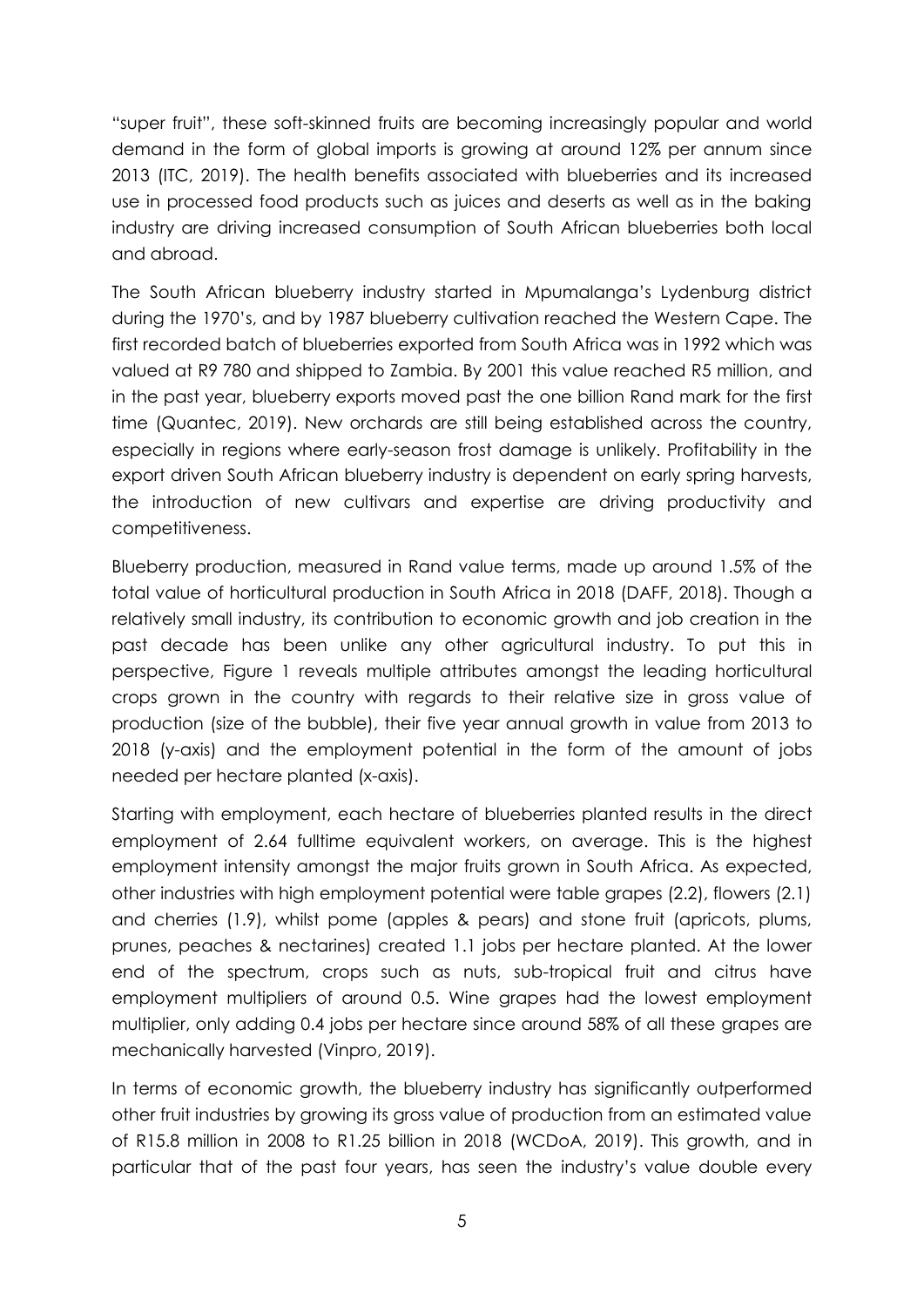season as many of the newly established orchards are coming into production. Other good performers over the same period were table grapes and nuts, expanding in value by 24% and 21% respectively per annum. Pome and stone fruit had moderate growth over this period with 6% per annum, whilst the wine grape industry came under severe pressure lately with annual growth of 0.8% (DAFF, 2018).



<span id="page-5-2"></span>**Figure 1**: **Comparison of growth and jobs in crop industries** *Source: Own Compilation from DAFF, 2018; FruitSA, 2019, WCDoA, 2019*

Finally, the size of the bubbles indicates that citrus, table grapes and pome fruit were the biggest industries in value terms in 2018. These industries remain important contributors to the agricultural economy. The next section will provide the details of the main drivers behind the growth in the blueberry industry and the contribution to the economy.

## <span id="page-5-0"></span>**3. Economic Contribution of the Industry**

#### <span id="page-5-1"></span>*Production*

Blueberry production is particularly labour and capital intensive. South Africa is wellpositioned to supply fresh blueberries to the market during the counter season of traditional blueberry producing countries situated in the Northern Hemisphere. The local harvesting season generally starts from mid-September with peak exports occurring from October through to November. Blueberries belongs to the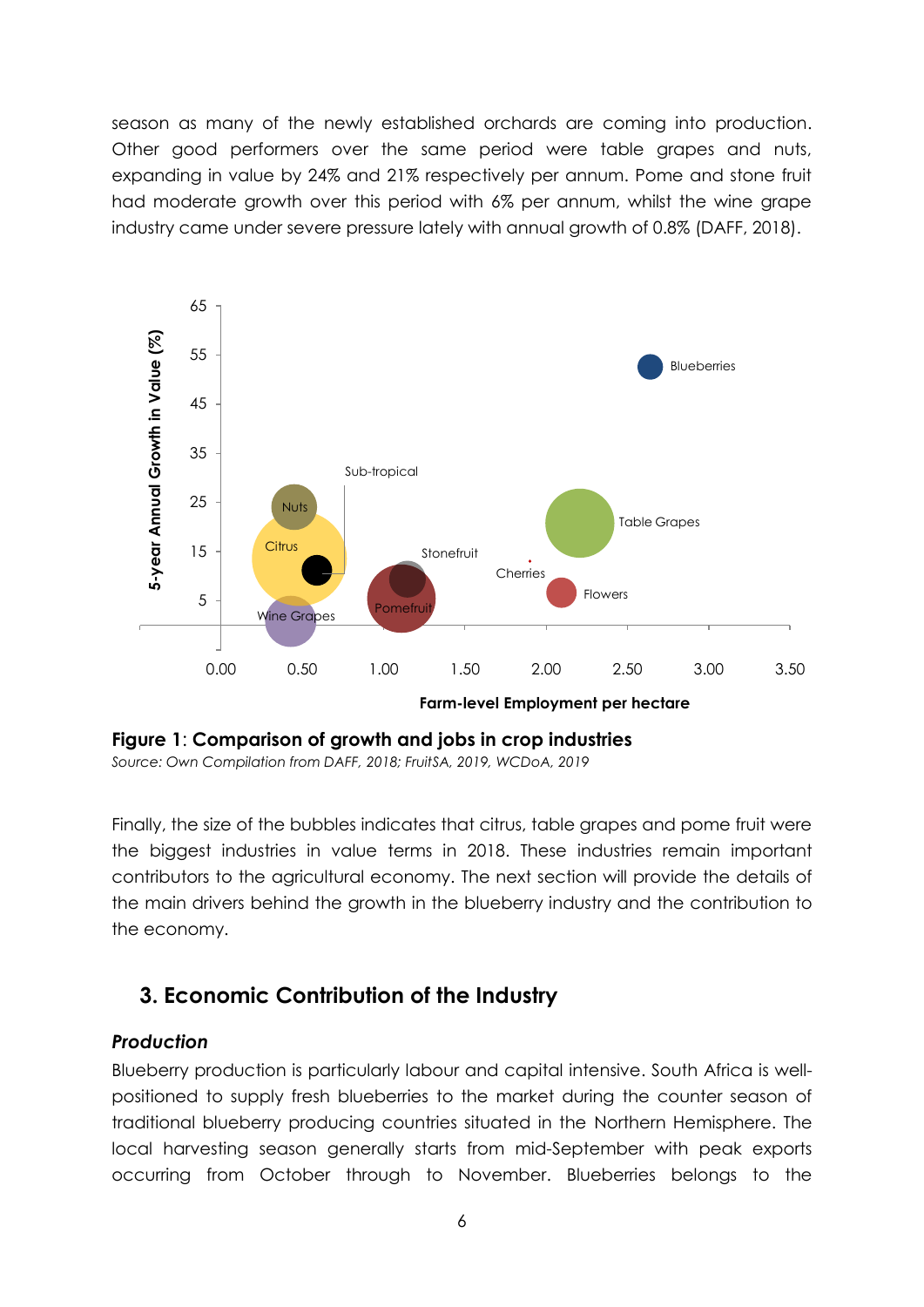*Vacciniaceae* specie of which three dominate the commercial production landscape namely rabbiteye, northern and southern highbush (Swart, 2015). In South Africa varieties originating from North America have been introduced successfully, with a number of other coming from other regions such as Australia and New Zealand established in recent years.

To get a sense of how quickly blueberry production has increased in South Africa, Figure 2 shows the most recent information provided by the SABPA (2019). The industry had around 2 000 established hectares across various provinces in 2018 which delivered an estimated crop of 11 306 tons. It should be noted that a significant proportion of these orchards are set to come into production in the next two to three years and new hectares are still being established. The Western Cape has the largest share of blueberry hectares with 60%, followed by Limpopo (15%), North West (10%) and Gauteng (8%).

In Figure, the production of blueberries harvested since 2013 is also further broken down into the various market segments. On average, around 70% of all blueberries are destined for exports markets, whilst 13% goes to the local fresh market. Processing of berries for various uses such as Individually Quick Frozen (IQF), juices & juice concentrates, dairy and confectionary make up another 17% (FAS-USDA, 2017). Total production of blueberries in South Africa more than doubled from 2016, growing from around 4 100 tons to 11 306 tons. Export performance has shown a similar trend.



<span id="page-6-0"></span>**Figure 2: South African blueberry production**

*Source: Own Compilation from SABPA 2017; WCDoA 2019*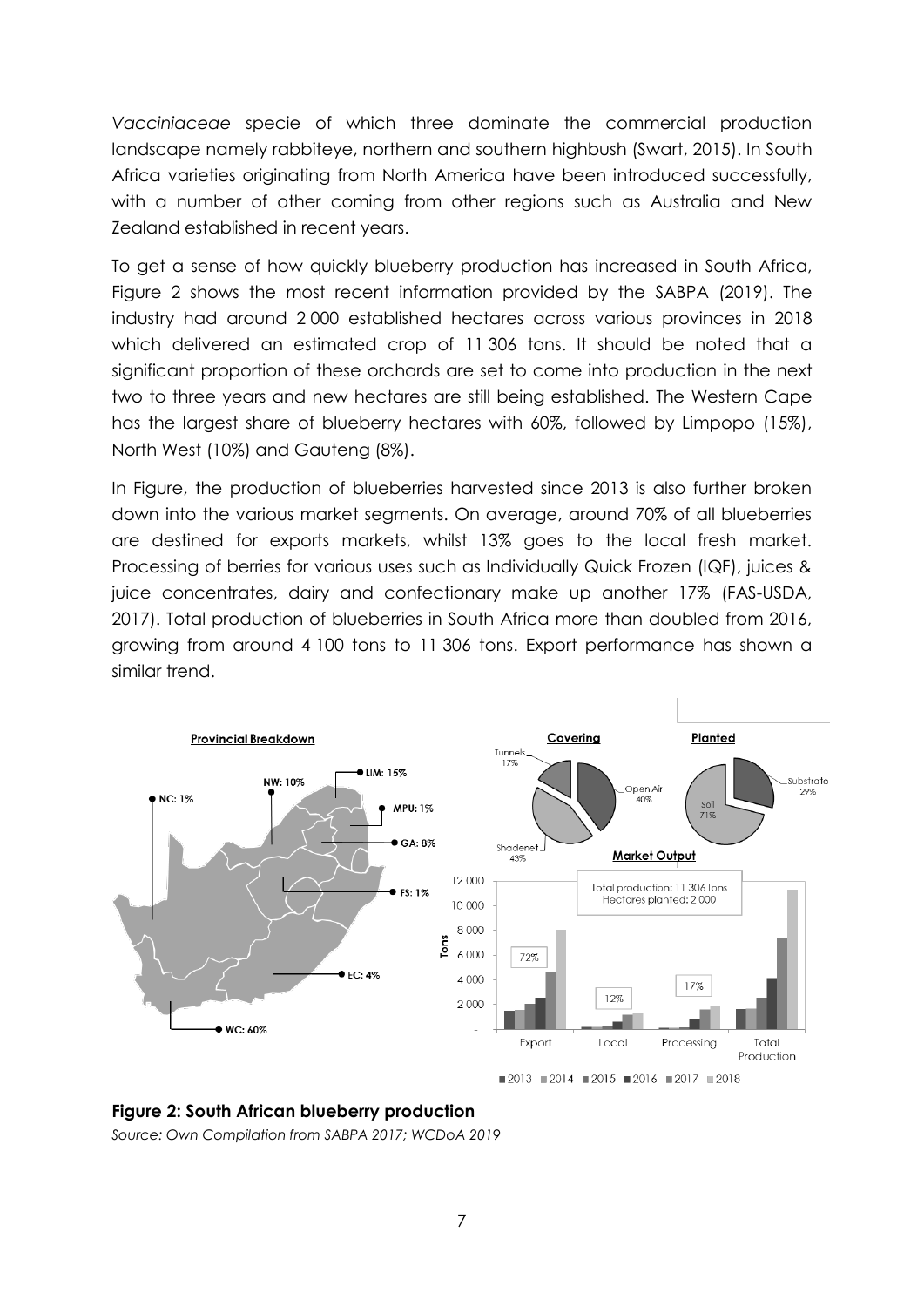The majority of blueberry orchards are planted under shade netting structures (43%) or in the open air (40%), compared to the 17% that are under plastic cover. This percentage is set to change as there is a strong drive towards planting berries under nets and plastic cover in order to ensure high quality fresh products with improved management of water, pests and diseases and to protect orchards from sunburn, wind, hail and birds.

Critical factors that influence productivity in blueberry cultivation include water quality, climate, well-drained and semi-acidic soils. Many growers that do not have access to these soils often plant their blueberries in bags or containers with substrate mixes of any of the following materials: pine bark, sand, cocopeat (coir) and perlite.

Farm-level profitability amongst blueberry growers vary considerably based on cultivar selection, management practices, selection of covering (plastic, shade-net or open-air), plant density and whether or not planted in the ground or in substrates. In general, the industry norm for yields are around 10 tons per hectare over the 8 year production cycle of the orchard, although newer varieties are showing signs of producing higher yields earlier in the lifecycle of the plants.

Figure 3 provides a gross margin analysis of a typical blueberry orchard planted in substrate and under shade netting. Establishment in year 1 will incur costs of around R1.07 million, whilst the price was assumed to be fixed at R80 per kg at the farm gate, delivered in bulk for further packing.



<span id="page-7-0"></span>

*Source: Own Compilation from WCDoA 2019*

On average and throughout the 8-year cycle, one hectare of blueberries yielded around 10 tons annually which translates into a gross annual income of R800 000,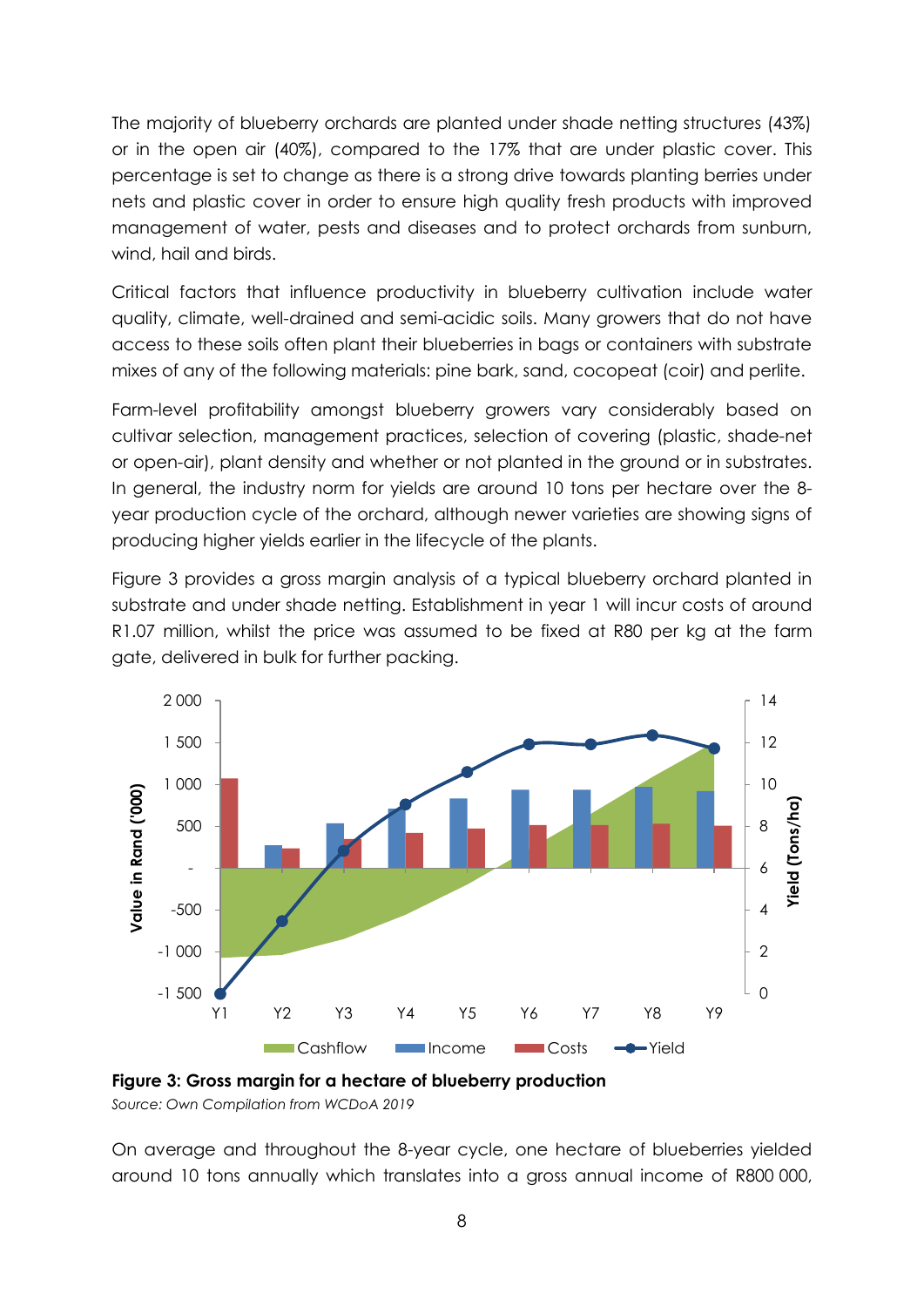produced at a cost of R443 000 per hectare. The expected net annual income or gross margin is therefore R357 000 per hectare (WCDoA, 2019). Important to note from the analysis in Figure 3 is that provision still needs to be made for interest on fixed capital and other fixed costs that cannot be directly allocated to the specific orchard. Table 1 provides the sensitivity analysis of the same blueberry enterprise and details how the gross margin changes with different price and yield scenarios. Blueberry profitability increases to around R837 000 per hectare if a yield of 16 tons per hectare is realised. Those able to deliver a larger proportion of their crop for fresh sales can also realise prices of around R88 per kg. In this case, the annual gross margin for the average yield will be around R436 000 per hectare. Combining both high prices and yields, top performing orchards have the potential to realise R964 950 per hectare per annum. The breakeven yield is also indicated in Table 1 and hovers between 5 to 6 tons per hectare, depending on prices. Overall cash flow turns net positive after 4 years, as was indicated in Figure 3.

|                   | Price (R/Kg)         |                      |                      |          |                      |  |  |  |  |
|-------------------|----------------------|----------------------|----------------------|----------|----------------------|--|--|--|--|
| Yield (Tons/ha)   | Less $10\%$          | Less $5%$            | <b>Actual</b>        | Add 5%   | Add 10%              |  |  |  |  |
|                   | R72                  | R 76                 | <b>R80</b>           | R 84     | R 88                 |  |  |  |  |
| 6                 | R-11050              | R <sub>12</sub> 950  | R36 950              | R60 950  | R84 950              |  |  |  |  |
| 8                 | R <sub>132</sub> 950 | R <sub>164</sub> 950 | R <sub>196</sub> 950 | R228 950 | R <sub>260</sub> 950 |  |  |  |  |
| 10                | R276 950             | R316 950             | R356 950             | R396 950 | R436 950             |  |  |  |  |
| $12 \overline{ }$ | R420 950             | R468 950             | R516 950             | R564 950 | R612950              |  |  |  |  |
| 14                | R564 950             | R620 950             | R676 950             | R732 950 | R788 950             |  |  |  |  |
| 16                | R708 950             | R772 950             | R836 950             | R900 950 | R964 950             |  |  |  |  |
| Breakeven Yield   | 6.2                  | 5.8                  | 5.5                  | 5.3      | 5.0                  |  |  |  |  |

<span id="page-8-1"></span>**Table 1: Sensitivity analysis of blueberry gross margin per hectare**

*Source: Own Compilation from WCDoA 2019*

#### <span id="page-8-0"></span>*Employment*

With the exceptional growth of the industry, one of the main contributions, apart from creating income to agribusinesses is the impact employment and livelihoods. Combining the growth in hectares with the employment requirements associated with this growth, Figure 4 shows the estimated job creation for the industry over the past decade. These employment numbers were carefully calculated based on the average amount of labour requirements on a typical blueberry enterprise, subdividing labour into various activities and measured in full-time equivalents over a year of 220 working days.

The strong increase in area planted and the volumes harvested have resulted in the industry employing around 5 700 workers full-time in 2018. The number of workers employed in the industry prior to 2014 was around 800 – 1000, which suggest that the industry has created more than 4 000 jobs at farm level in the past five years. Each hectare of blueberries under production equates to 1.02 permanent workers, 1.62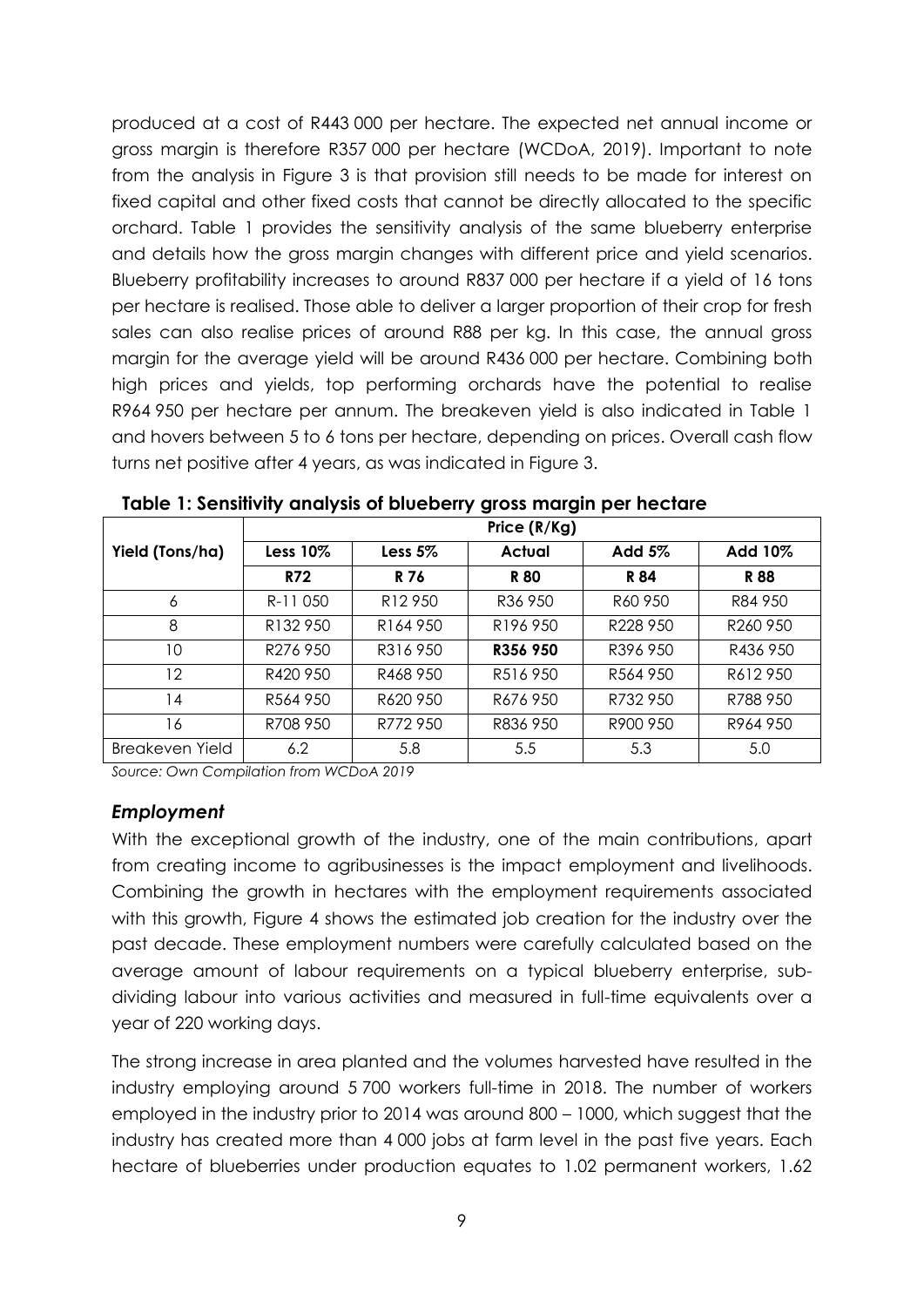seasonal pickers, 0.09 workers in farm pack houses and 0.14 supervisors or production managers (WCDoA, 2019).



<span id="page-9-0"></span>**Figure 4: Employment estimates for blueberries, 2008 to 2018** 

*Source: Own Compilation from WCDoA 2019*

Based on the detailed information on labour requirements, Table 2 sets out to compare average hourly wage rates of farmworkers employed on blueberry farms. These rates are also compared to the average amongst South Africa's farmworkers more broadly and horticultural farmworkers more specifically (StatsSA, 2017). According to the farmworker minimum wage determination as set out by the Minister of Labour each year, farmworkers' minimum hourly wage was set at R15.39 from 1 March 2017 to 29 April 2018 (DoL, 2018). In general, the farming sector has been adjusting to the sharp labour cost inflation with the average for the entire sector marginally below this rate with R14.99 per hour.

<span id="page-9-1"></span>**Table 2: Wage comparison of farmworkers for 2017**

|                                            | Average Hourly | Difference from  |
|--------------------------------------------|----------------|------------------|
| <b>Worker Classification</b>               |                |                  |
|                                            | Wage (R/hour)  | Minimum Wage (%) |
| Minimum Wage: Farmworkers                  | R 15.39        |                  |
| South African Farmworkers all              | R 14.99        | $-2.62$          |
| South African Horticultural Farmworkers    | R 15.07        | $-2.10$          |
| <b>Blueberry Farms: Seasonal</b>           | R 17.51        | 13.78            |
| <b>Blueberry Farms: Permanent</b>          | R 19.46        | 26.45            |
| <b>Blueberry Farms: Team leaders</b>       | R 60.61        |                  |
| <b>Blueberry Farms: Production Manager</b> | R 258.84       |                  |

*Source: Own Compilation from StatsSA, 2017; SABPA, 2017; WCDoA, 2019*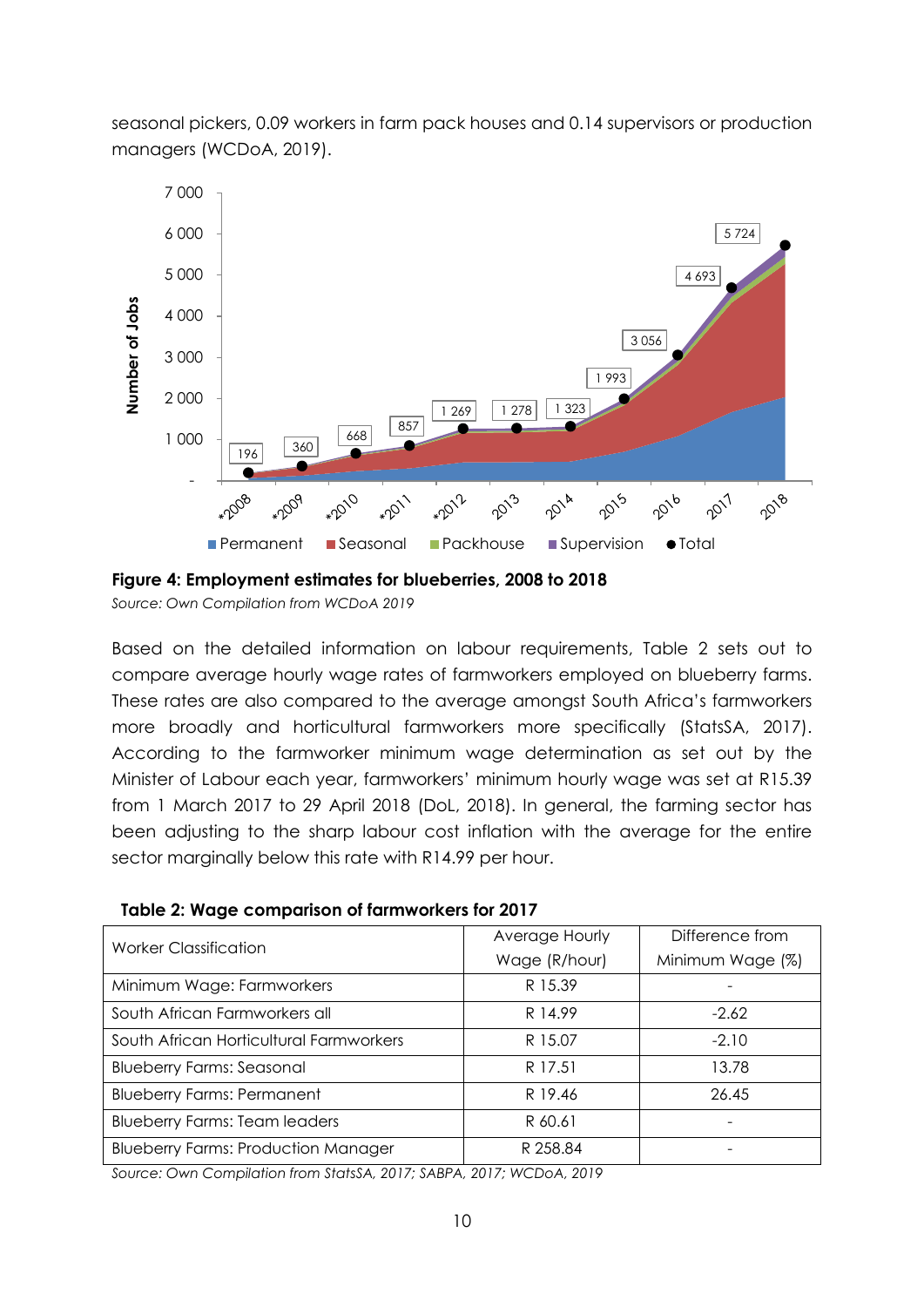The blueberry industry does not only create thousands of jobs, but the socioeconomic impact of these jobs are further strengthened by wage payments that are around 26% higher than the legislated minimum wage and 15% higher for those picking blueberries during the season. This comes at a time where the agricultural sector in general is struggling to adapt to minimum wages that have increased substantially since 2013 (BFAP, 2018).

Comparing then the relative labour intensivity between the different fruit industries, Figure 5 shows the labour cost per hectare for these crops at full bearing (includes permanent and seasonal farmworkers). These figures are obtained from a recent study measuring the socio-economic impact of the South African fruit industry (FruitSA, 2018). Since blueberries were not included as part of the analysis, the calculations from the survey amongst blueberry producers fill this gap and provides a further breakdown of the different labour activities conducted in the primary production phase.

At the lower end of the spectrum, lemon and wine grape production have the lowest labour annual cost per hectare of around R13 000. Next, subtropical fruit and citrus incur labour costs in the region of R23 000 – R48 000 per hectare, whilst that of both stone and pome fruit were marginally higher at R65 000 per hectare. After grapefruit, the intensity of labour required increases significantly as the perishability and quality requirements of the product increase. Thus, average labour cost for cherries in full bearing is R110 000, followed by table grapes with R128 000 per hectare. Finally, blueberry labour cost, in line with the highest employment multiplier, had the highest cost component amongst the fruits compared in Figure 4 with R155 000 per hectare.





<span id="page-10-0"></span>

*Source:* FruitSA, 2018; WCDoA, 2019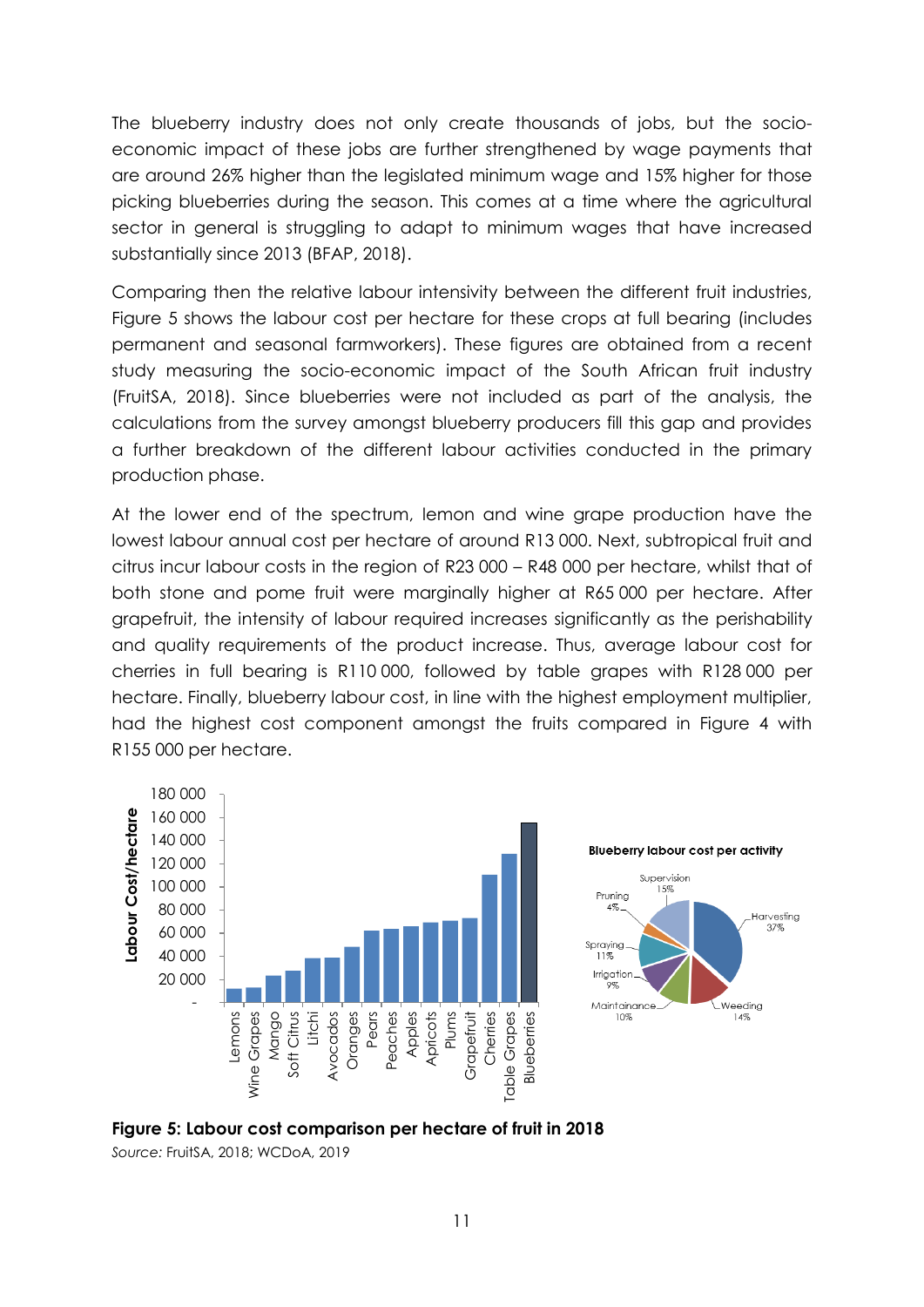The biggest proportion of labour costs in blueberry production is for harvesting, making up 37%. Growers normally use a benchmark of around 25-30kg of blueberries picked per labourer per day during harvesting. However, in many cases labourer are able to pick much larger quantities which allow for higher payments and is therefore linked to the productivity of each picker. Permanent farmworkers are mainly used for the maintenance of orchards (10%), weeding (14%), spraying of chemicals (11%) and irrigation scheduling (9%). Important to note is that the labour requirements listed here does not include labour for annual establishment of new hectares, or those being replaced. For each hectare planted, additional man days are needed for putting up structures (nets or plastic), for land preparation and filling of pots with substrate.

The employment created in the industry should also be considered in line with seasonal requirements for labour. The blueberry harvest season predominately is such that seasonal labour is utilised during the time of year when other industries have already harvested their crops. Figure 6 provides some context in this regard by indicating the percentage share of each product's total exports completed during each month of 2018. To ease interpretation, different bars and areas are highlighted. Starting with grapes and stone fruit, around 70% of these fruits are harvested in the first three months of the year. Next, the harvest for apples and pears starts to increase from mid-March to September, whilst the bulk of the citrus fruits are picked from May to September.



<span id="page-11-0"></span>**Figure 6: Percentage of total exports throughout a year** *Source: ITC, 2019*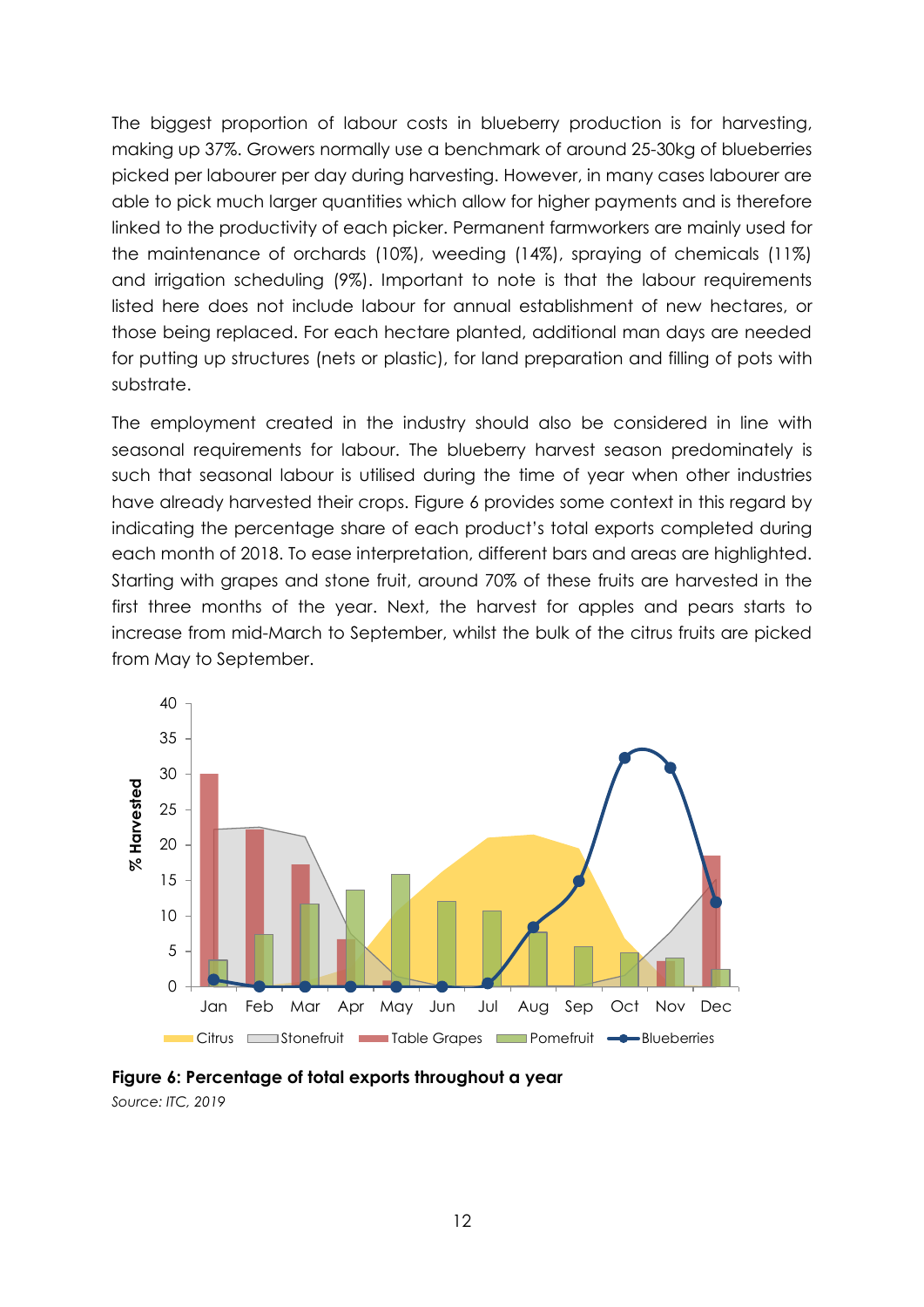At this point in the year, blueberries are ripening and harvested in September through to December as indicated by the blue-dotted line. Around 60% of blueberries are picked in October and November, exactly at the time when a limited amount of seasonal farm labourers are required by other industries. Even though the absolute number of workers for blueberry picking is comparatively small compared to citrus and table grapes, the additional jobs created at this time allows seasonal workers to have more job opportunities spread throughout the year.

#### <span id="page-12-0"></span>*Exports*

The blueberry industry is particularly export orientated. Over the last ten years fresh blueberries from South Africa has become sought after in international markets due to its outstanding high quality. In 2018 South Africa was ranked 12<sup>th</sup> in the world for countries exporting blueberries, achieving an export volume of around 8 000 tons (ITC, 2019). As noted earlier, production of blueberries has seen exceptional growth in the past few years, which has also translated into a similar expansion in exports. South Africa's location in the Southern Hemisphere allows the country to produce blueberries during the Northern Hemisphere's off-season, with the higher demand translating into decent prices for blueberries (Pienaar, 2018).

World imports of blueberries have increased from R6.2 billion in 2008 to R45.4 billion in 2018; an annual average growth of 22% (ITC, 2019). This growth rate for the past five years has been even higher at 25%. South African blueberry exports to the world have grown from R133 million in 2013 to R1.058 billion in 2018 (SARS, 2019). This is an annual growth rate of 51% in this period. Figure 7 shows the export performance of South African blueberries over time, with the size of the bubbles indicating growth in tons, whilst the y-axis gives the value of exports.



<span id="page-12-1"></span>**Figure 7: South African blueberry exports to the world in volumes and value** *Source: SARS, 2019*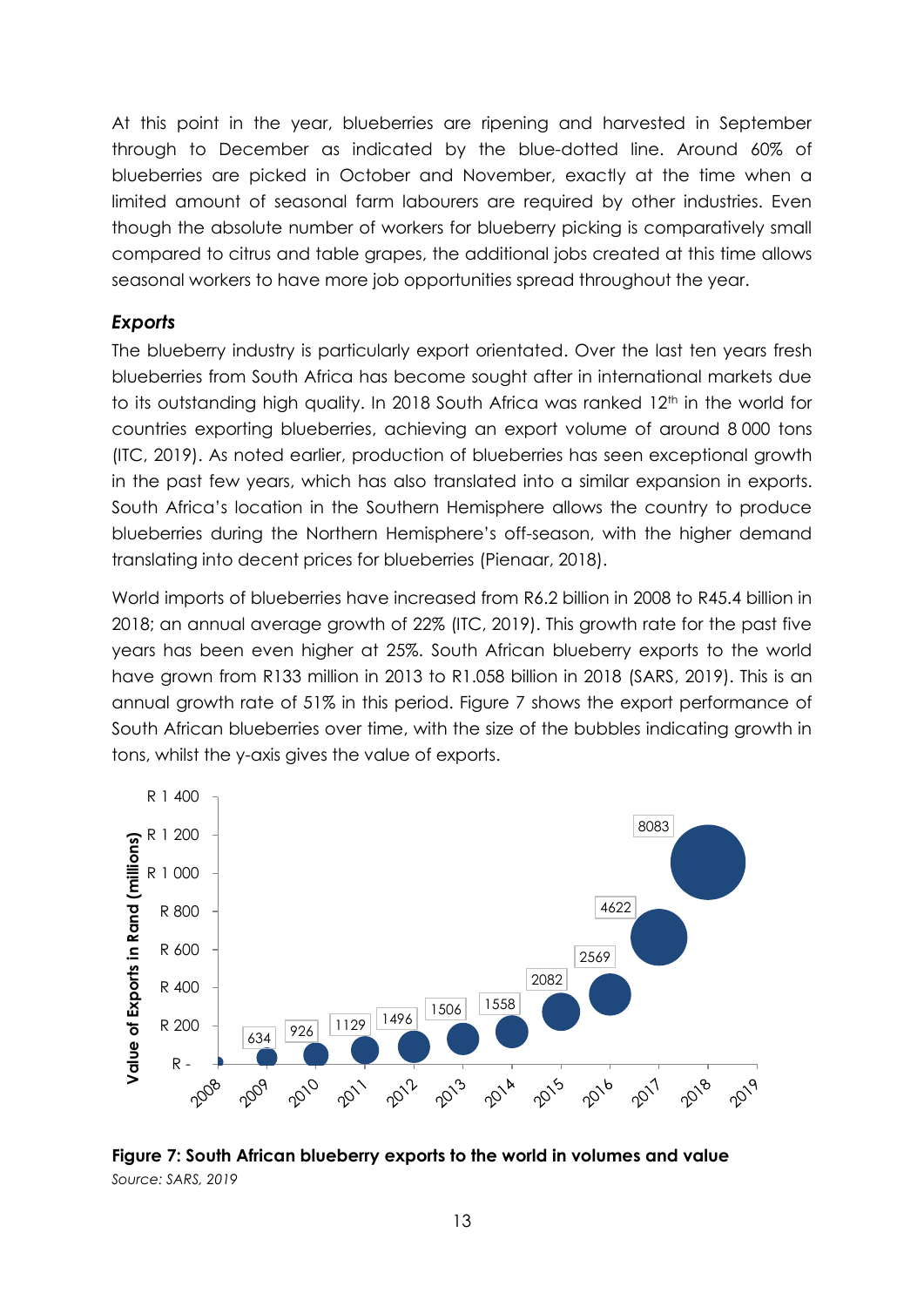Since 2008, the industry has managed to export an increasing number of tons into world markets, growing from 634 tons to more than 8 000 tons in 2018. Before analysing South Africa's export performance relative to the country's main competitors, Figure 8 is a series of step-wise diagrams showing South Africa's main markets by export value share since 2013. Traditionally, the United Kingdom (UK) has been the major export destination for blueberries and it continues to be a growing and important market. However, moving from left to right in the figure, South Africa has managed to diversify its export basket of countries and the reliance on the UK has decline from 90% in 2013 to 54% in 2018 (SARS, 2019). Through this diversification process, the export percentage to other destinations has both expanded and every year an increasing number of markets have been added.



<span id="page-13-0"></span>**Figure 8: South African blueberry export destinations by value**

*Source:* SARS, 2019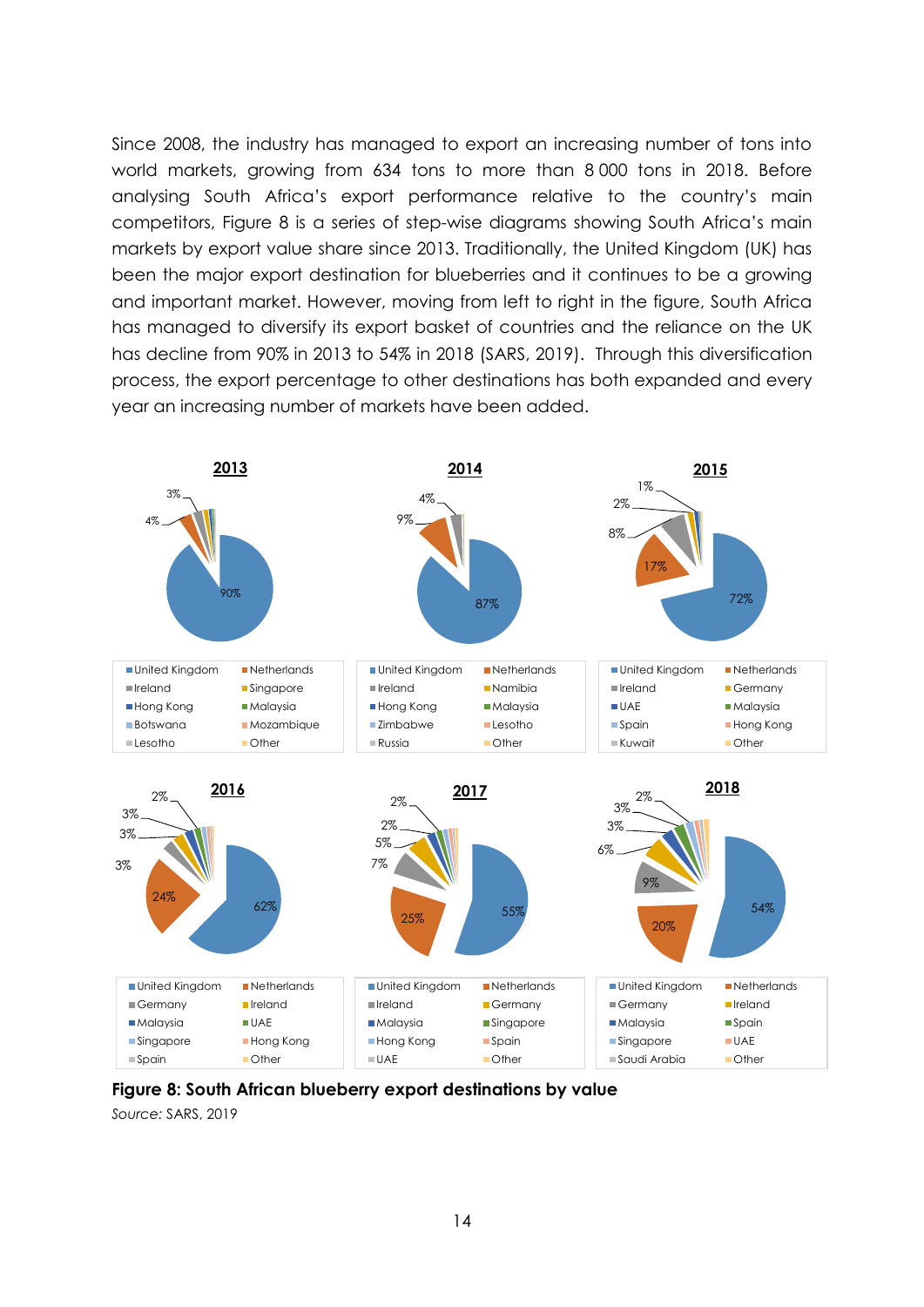Other important markets for South Africa are the Netherlands (20%) and Germany (9%). In recent years Ireland, Malaysia, Spain and Singapore have also risen to prominence, making up a combined share of 13% in 2018. Some leading markets for South Africa to the Middle-East were the United Arab Emirates (1.2%) and Saudi Arabia (0.8%). The share exported to Africa, although small (0.03%) has been increasing rapidly from R309 thousand in 2014 to R4.2 million in 2018 (SARS, 2019). Many opportunities exist within the African market to expand both exports and production in the medium term.

The performance of the blueberry industry in both expanding export volumes and diversifying into new markets is a positive one, especially as world demand for the product is still increasing. However, attaining improved access to key markets is one of most pertinent challenges mentioned by industry role players.

#### <span id="page-14-0"></span>*Market Access*

The good performance and growth in South African blueberry exports should also be discussed in relation to the export performance of countries delivering blueberries at the same seasonal window as South Africa. In terms of net exports, Figure 9 shows the export performance of major blueberry producing countries. Chile has traditionally been the world's leading blueberry exporter, although other countries have grown faster over the past decade. Peru, which only started commercial blueberry production in 2011, has grown the fastest amongst exporters in the past five years, averaging 112% per annum. They are followed by Mexico and South Africa each with around 50% per annum (ITC, 2019). Other notable competitors growing their export base were Spain (23% per annum), Morocco (41% per annum), the Netherlands (18% per annum) and Poland (14% per annum).



<span id="page-14-1"></span>**Figure 9: Blueberry net exporting by value, 2007-2018** *Source:* ITC, 2019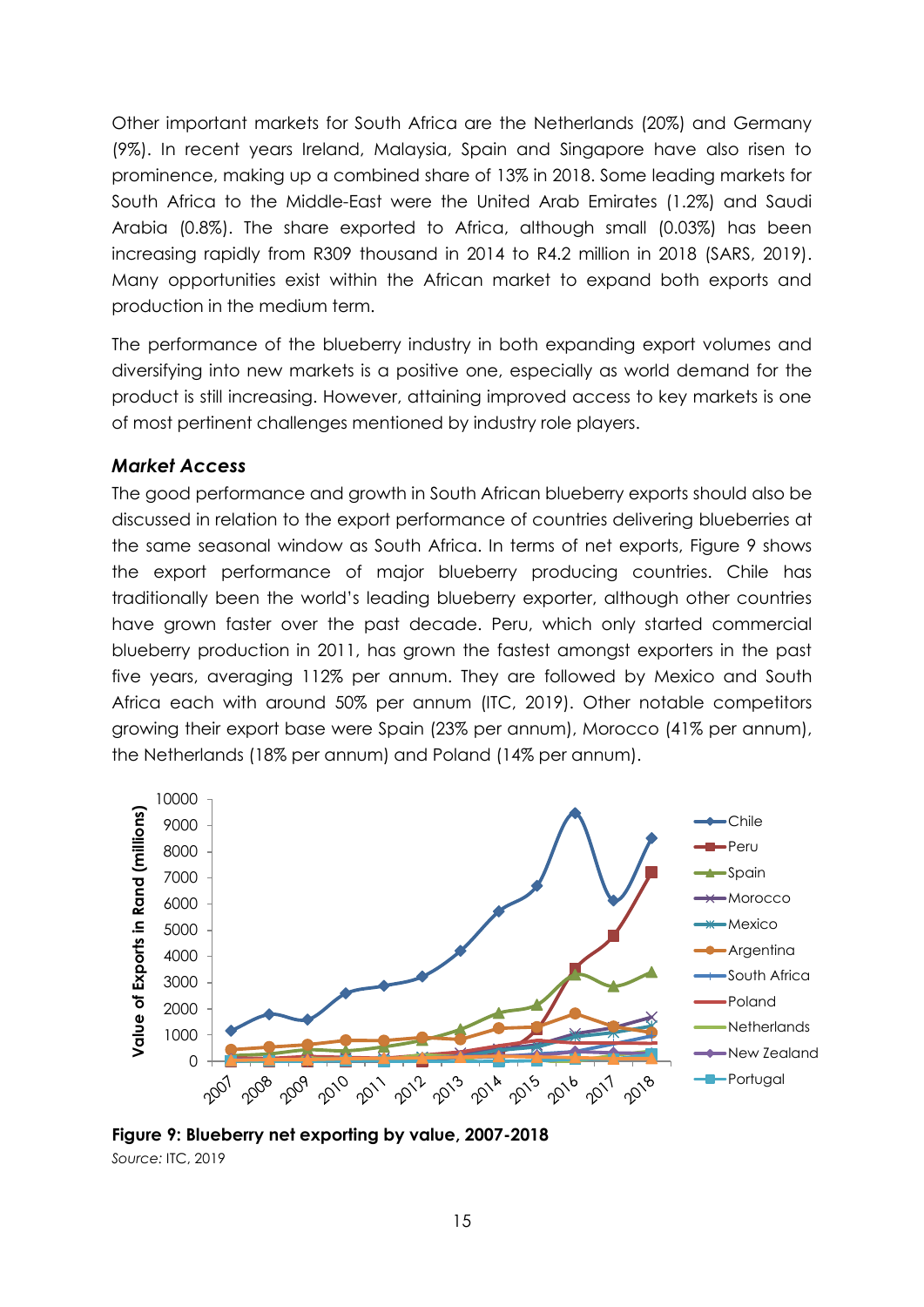The growth in exports displayed in Figure 9 needs to be analysed within the context of market access conditions. To do this, Table 3 provides a breakdown of the average tariffs faced by each exporter in the largest import markets. It's immediately evident that Chile and Peru are the exporting countries with the most favourable tariff arrangements, most notably the zero tariffs into China and South Korea. South Africa faces tariffs of 30% and 45% for access to the same markets respectively. Peru also has favourable tariffs when exporting to Russia and Japan.

|                | Average Tariffs imposed on exporter (%) |                              |                             |                 |                 |                 |                             |                             |
|----------------|-----------------------------------------|------------------------------|-----------------------------|-----------------|-----------------|-----------------|-----------------------------|-----------------------------|
| Exporter       | <b>USA</b>                              | EU                           | China                       | Hong<br>Kong    | Russia          | Japan           | South<br>Korea              | Taipei                      |
| Size of Market | R <sub>13.6</sub><br>billion            | R <sub>12.4</sub><br>billion | R <sub>1.6</sub><br>billion | R323<br>million | R310<br>million | R302<br>million | R <sub>267</sub><br>million | R <sub>162</sub><br>million |
| Chile          | $\Omega$                                | $\Omega$                     | 0                           | $\Omega$        | 6.6             | $\Omega$        | $\Omega$                    | 7.5                         |
| Peru           | $\Omega$                                | $\mathbf 0$                  | $\mathbf 0$                 | $\Omega$        | $\Omega$        | $\Omega$        | 9                           | $\Omega$                    |
| Spain          | $\Omega$                                | $\Omega$                     | 30                          | 0               | 8.8             | 6               | 16.3                        | 7.5                         |
| Morocco        | $\Omega$                                | $\Omega$                     | 30                          | $\Omega$        | 6.6             | 3               | 45                          | 7.5                         |
| Mexico         | $\Omega$                                | $\Omega$                     | 30                          | $\Omega$        | 6.6             | $\Omega$        | 45                          | 7.5                         |
| Argentina      | $\Omega$                                | 4                            | 30                          | $\Omega$        | 6.6             | 3               | 45                          | 7.5                         |
| South Africa   | $\Omega$                                | $\Omega$                     | 30                          | $\Omega$        | 6.6             | 3               | 45                          | 7.5                         |

<span id="page-15-1"></span>**Table 3: Tariff margins faced by leading blueberry exporters** 

*Source:* ITC, 2019

#### <span id="page-15-0"></span>*Value-Chain Linkages*

In order to get a good understanding of the contribution of the blueberry industry to the economy, the linkages both upstream and downstream of primary agricultural production needs to be quantified. Using the information that informed this assessment, some estimates are made in calculating these linkages, in value terms, for the 2017/18 production season. Since many of the additional hectares planted in the previous year were still coming into production, the industry linkages are calculated on a per ton basis.

Starting upstream, blueberry production utilises inputs from various sectors. The blueberry industry contributed to around R247 million on wages and salaries in 2018, followed by R124 million on developing new and existing orchards during the season. For the latter, around 360 hectares of establishment was used for the estimate, with expansion under plastic cover costing R79 million and shade netting R44 million.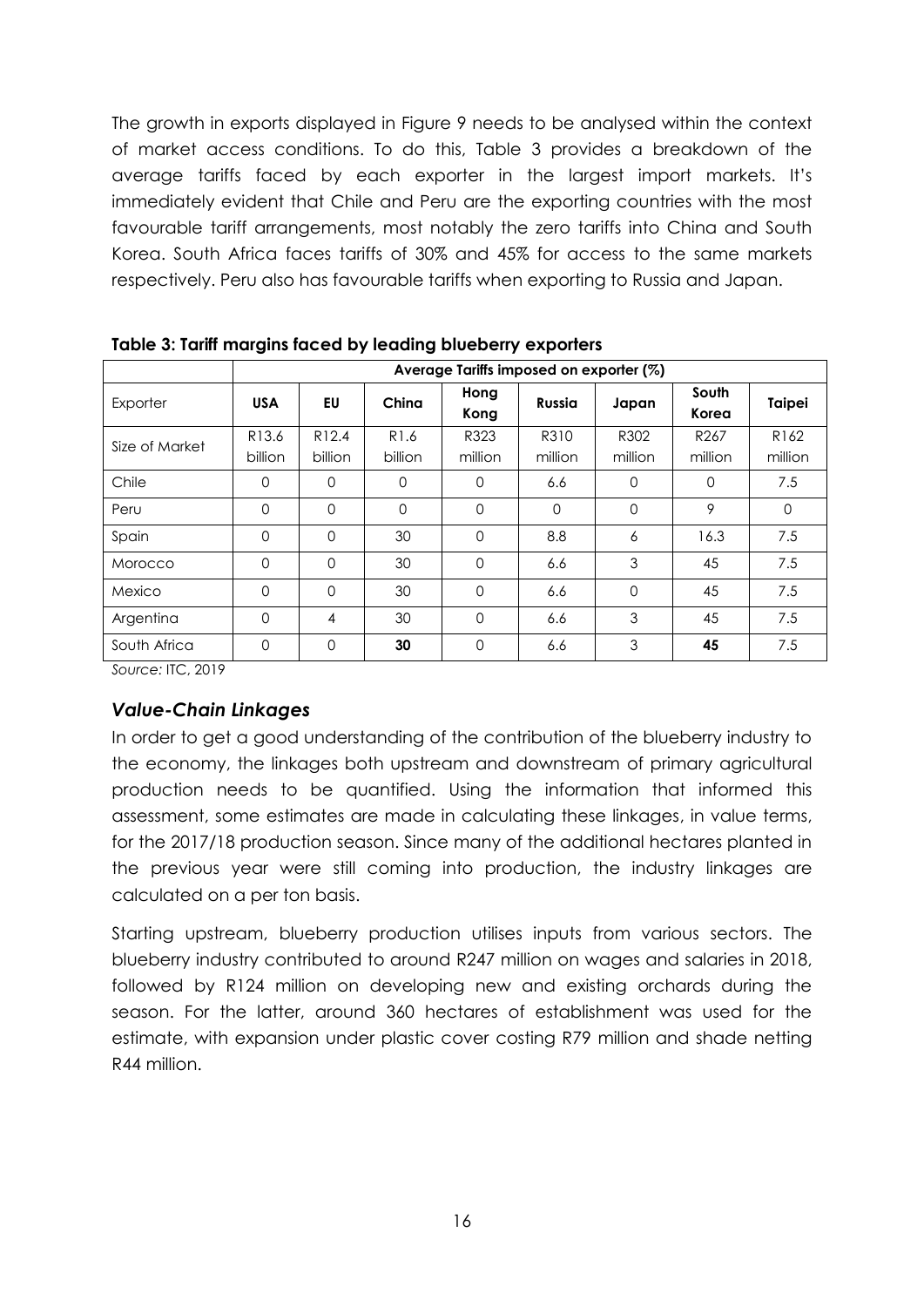

#### <span id="page-16-0"></span>**Figure 10: Value chain map of the blueberry industry in South African** *Source: Own Compilation*

The blueberry industry also buys thousands of plants each year, propagated and multiplied in certified nurseries. Plant purchases for the season is conservatively calculated in the region of R86 million, using an average cost per plant of R45, with a planting density of 5 333 plants per hectare.

Blueberry farm expenditure on transport (R81 million) and packaging (R73 million) were also substantial. The high per unit usage of fertiliser and chemical also meant that another R45 million and R42 million were spent on these inputs. Irrigation equipment spending is estimated at R30 million and electricity and water another R27 million. Finally, growing medium used by growers were in the region of R21 million, and a very important contribution to the bee industry in the form of R7.5 million annually for pollination services.

The total spend on direct inputs (labour, fertiliser, chemicals, pollination, water, transport and packaging) aggregated to around R573 million for the 2018 season. Using these inputs, the industry managed to produce 11 306 tons which equates to a farm-level valuation of R888 million for all blueberries. These tons are destined for a variety of output markets, as was indicated in Figure 9.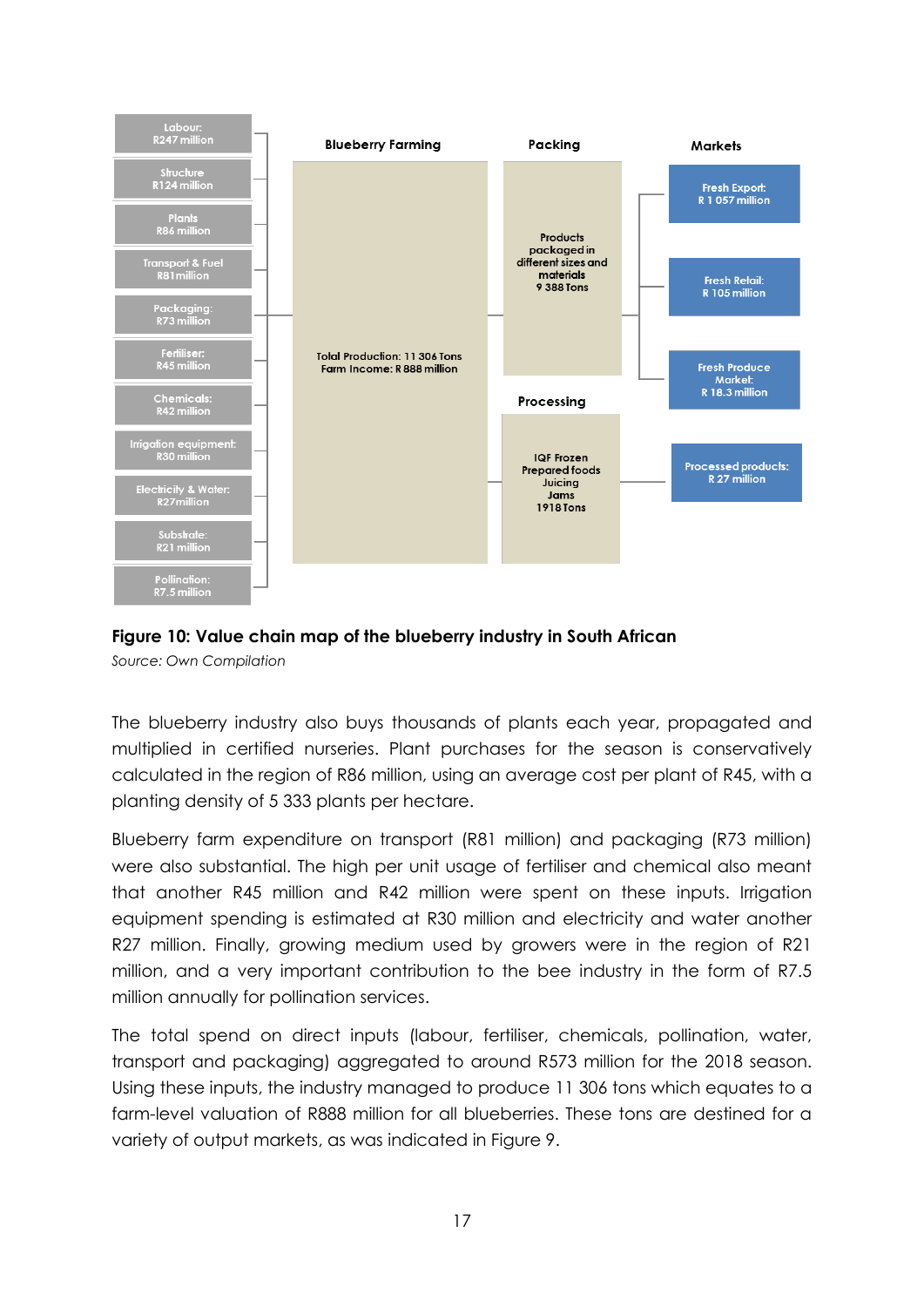A small proportion of 17% enters the processing market where blueberries are transformed into any of the following products: Individually Quick Frozen (IQF), prepared foods, juices & puree, as well as jams. These products are either sold locally or exported with the retail value conservatively estimated at R27 million.

The bulk of total production enter the next phase of the value chain whereby berries are sorted, cleaned and packed into punnets and labelled according to market specifications. A number of larger primary producers have developed packing facilities on-farms, whilst a number of smaller growers utilise larger pack houses owned by agribusinesses. In these cases, growers deliver berries packed in bulk packs or crates and transported and delivered at their own cost. Additional value adding taking place at this phase involves additional transport, marketing costs, levies and port services in order to get berries sold at the highest paying market. The value for blueberries exported was R1 billion in 2018, whilst blueberries destined to local retailers valued at R105 million. A small proportion of R18.3 million worth of berries are sold via the fresh produce markets throughout the country.

#### <span id="page-17-0"></span>*Investment*

Up to now, the analysis on blueberry production has not taken capital investment requirements into account; however this is another positive contribution to the economy. On-farm investment needed to develop new blueberry enterprises are summarised in Table 4 below. The items listed here are disaggregated according to the different farming system utilised; whether under structures or not and/or in the soil or substrate. The expenditure requirement is given per hectare and should be interpreted as investment on an existing irrigation farm. It therefore does not include larger fixed assets such as dams, boreholes, pump houses etc.

|                                   | Open-Air<br><b>Value in R ('000)</b> |                  | Shade-netting<br><b>Value in R ('000)</b> |                  | <b>Plastic cover</b><br><b>Value in R ('000)</b> |                  |
|-----------------------------------|--------------------------------------|------------------|-------------------------------------------|------------------|--------------------------------------------------|------------------|
| <b>Capital Items</b>              |                                      |                  |                                           |                  |                                                  |                  |
|                                   | Soil                                 | <b>Substrate</b> | Soil                                      | <b>Substrate</b> | Soil                                             | <b>Substrate</b> |
| Structures/Windbreaks             | 80                                   | 80               | 260                                       | 260              | 1 400                                            | 1 400            |
| Plant Material                    | 285                                  | 285              | 285                                       | 285              | 285                                              | 285              |
| Irrigation System                 | 82                                   | 82               | 82                                        | 82               | 82                                               | 82               |
| Land Preparation                  | 26                                   | 26               | 26                                        | 26               | 26                                               | 26               |
| Weed-mat                          | 72                                   | 72               | 72                                        | 72               | 72                                               | 72               |
| Substrate + Bags                  |                                      | 250              |                                           | 250              |                                                  | 250              |
| <b>Total</b>                      | 545                                  | 795              | 725                                       | 975              | 1865                                             | 2 1 1 5          |
| Cooling Room Facilities           | 1 300                                | 1 300            | 1 300                                     | 1 300            | 1 300                                            | 1 300            |
| <b>Total + Cooling Facilities</b> | 1845                                 | 2095             | 2025                                      | 2 2 7 5          | 3 1 6 5                                          | 3415             |

<span id="page-17-1"></span>**Table 4: Capital investment needed for greenfield investment per hectare**

*Source: Own Compilation from WCDoA, 2019*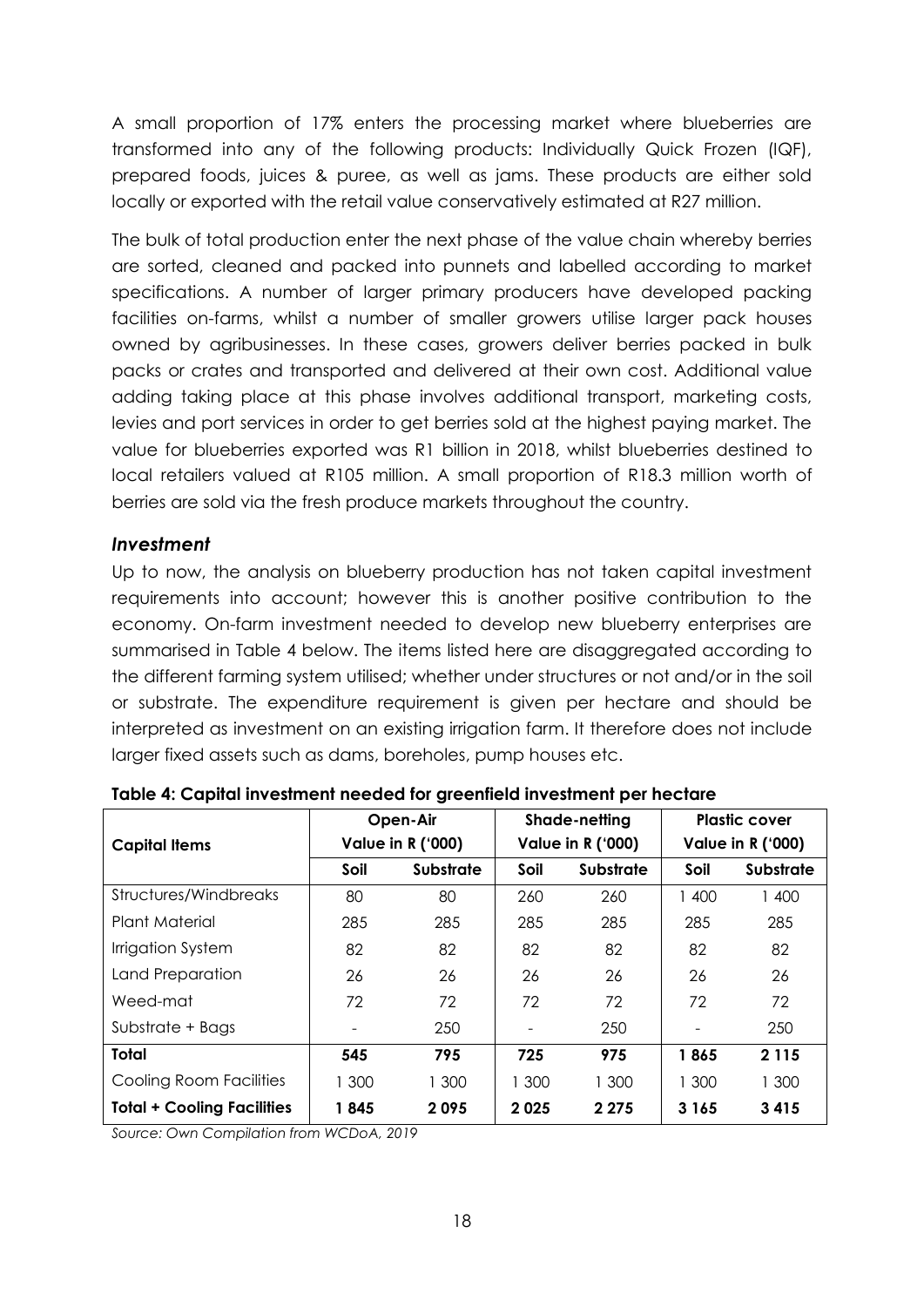On average, to establish one hectare of blueberries requires capital expenditure of around R1.17 million, plus an additional R1.3 million for a cooling facility. Setting up a plastic covered operation and planting the trees in growing medium requires an investment of R5.53 million, whilst an greenfield investment in orchards planted open air and in soil will incur capital of around R545 000.

## <span id="page-18-0"></span>**4. Conclusion & Recommendations**

This report has set out to provide the necessary information in understanding the contribution of the blueberry industry to the economy of South Africa. Using existing information, as well as detailed analysis of a number of commercial growers, the industry has created an estimated 4 000 jobs in the past five years as a result of production growing by around 53% since 2013. Measured against the major fruits grown in South Africa, blueberries are the most labour-intensive and the fastest growing sector by some margin. Furthermore, the potential to expand production in the future has been highlighted with profitability driven by the introduction of new plant varieties, improved technologies and management which coincide with a growing world market for these fruits.

Investment in blueberry production also translates into growth in a number of input sectors with the industry contributing to labour around R247 million for labour, R86 million for blueberry plants with fertiliser and chemicals making up another R87 million in 2018. Additionally, every new orchard established requires capital investment on average of around R1.2 million which does not include fix investments such as land, dams, boreholes and cooling facilities. In cases where climate controlled environments technologies are used such as tunnel structures using substrate growing medium, the establishment costs increases to around R2.1 million.

In the process of interviewing several industry role-players, including growers, exporters, processors and input suppliers, the main concern for the industry at present is the need to gain access to key growing markets. The tariff analysis in this report has also highlighted South Africa's disadvantage to access markets such as China and South Korea with tariffs of 30% and 45% respectively. Both the economic and socio-economic contribution of the blueberry industry that has been quantified in this report suggest that, if prioritised for improved market access conditions, the industry can make an significant impact in growing the agricultural economy for the foreseeable future.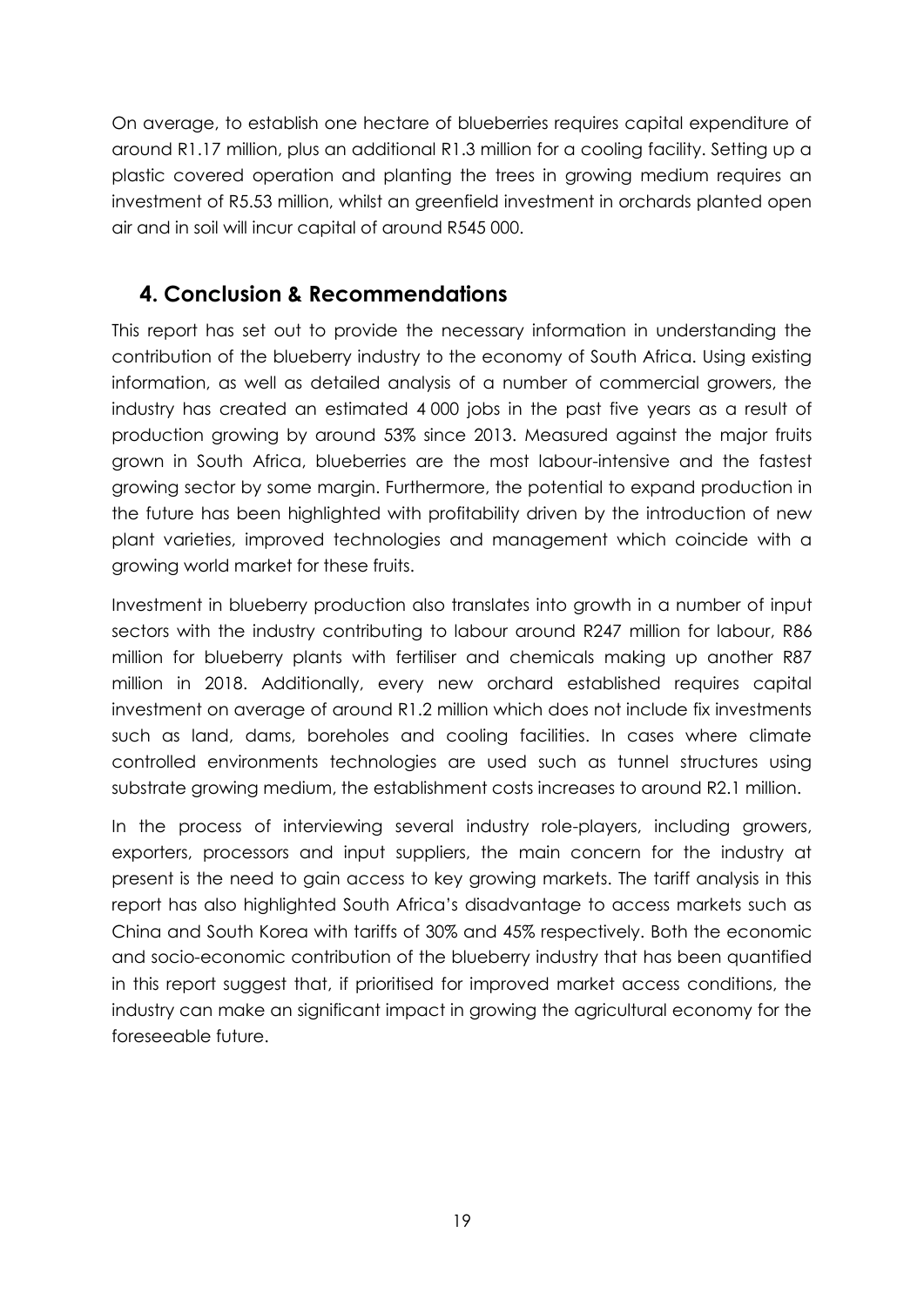## <span id="page-19-0"></span>**Bibliography**

APAP, 2015. *Agricultural Policy Action Plan*. Pretoria: Department of Agriculture, Forestry and Fisheries.

BFAP, 2018. *The potential impact of the national minimum wage on the agricultural sector*. Pretoria: Bureau for Food and Agricultural Policy.

DAFF, 2018. *Abstract of Agricultural Statistics*. Pretoria: Directorate Statistics and Economic Analysis Department of Agriculture, Forestry and Fisheries.

DoL, 2018. *2018 Minimum wages for employees in the Farm and Forestry workers sector*. [Online] Available at:

[http://www.labour.gov.za/DOL/downloads/legislation/sectoral](http://www.labour.gov.za/DOL/downloads/legislation/sectoral-determinations/basic-conditions-of-employment/farmwagemarch17.pdf)[determinations/basic-conditions-of-employment/farmwagemarch17.pdf](http://www.labour.gov.za/DOL/downloads/legislation/sectoral-determinations/basic-conditions-of-employment/farmwagemarch17.pdf) [Accessed 7 June 2019].

FAS-USDA, 2017. *The budding blueberry industry in South Africa*. GAIN Report. Pretoria: Foreign Agricultural Service United States Department of Agriculture.

FruitSA, 2018. *A Socio-economic impact study of the South African Fruit Industry*. Pretoria: Fruit South Africa.

Hortgro, 2017. *Key deciduous fruit statistics*. Paarl: Hortgro.

IGDP, 2012. *Integrated Growth and Development Plan*. Pretoria: Department of Agriculture, Forestry & Fisheries.

ITC, 2019. *Trade Map Database*. Geneva: International Trade Centre.

NGP, 2011. *The New Growth Path: Framework*. Pretoria: Economic Development Department.

NPC, 2011. *National Development Plan: Vision for 2030*. Pretoria: National Planing Commission.

Pienaar, L., 2018. *Market Intelligence Report: Blueberries*. Elsenburg: Macro & Resource Economics Western Cape Department of Agriculture.

Quantec, 2019. *RSA Regional Trade HST 6-digit*. Pretoria: Quantec.

SABPA, 2017. *Berry Industry Overview*. Presentation. Paarl: South African Berry Producers Association Hortgro.

SARS, 2019. *Trade Statistics Dashboard*. [Online] Available at: [https://tools.sars.gov.za/tradestatsportal/data\\_download.aspx](https://tools.sars.gov.za/tradestatsportal/data_download.aspx) [Accessed 25 May 2019].

StatsSA, 2017. *Labour Market Dynamics Study*. Pretoria: Statistics South Africa.